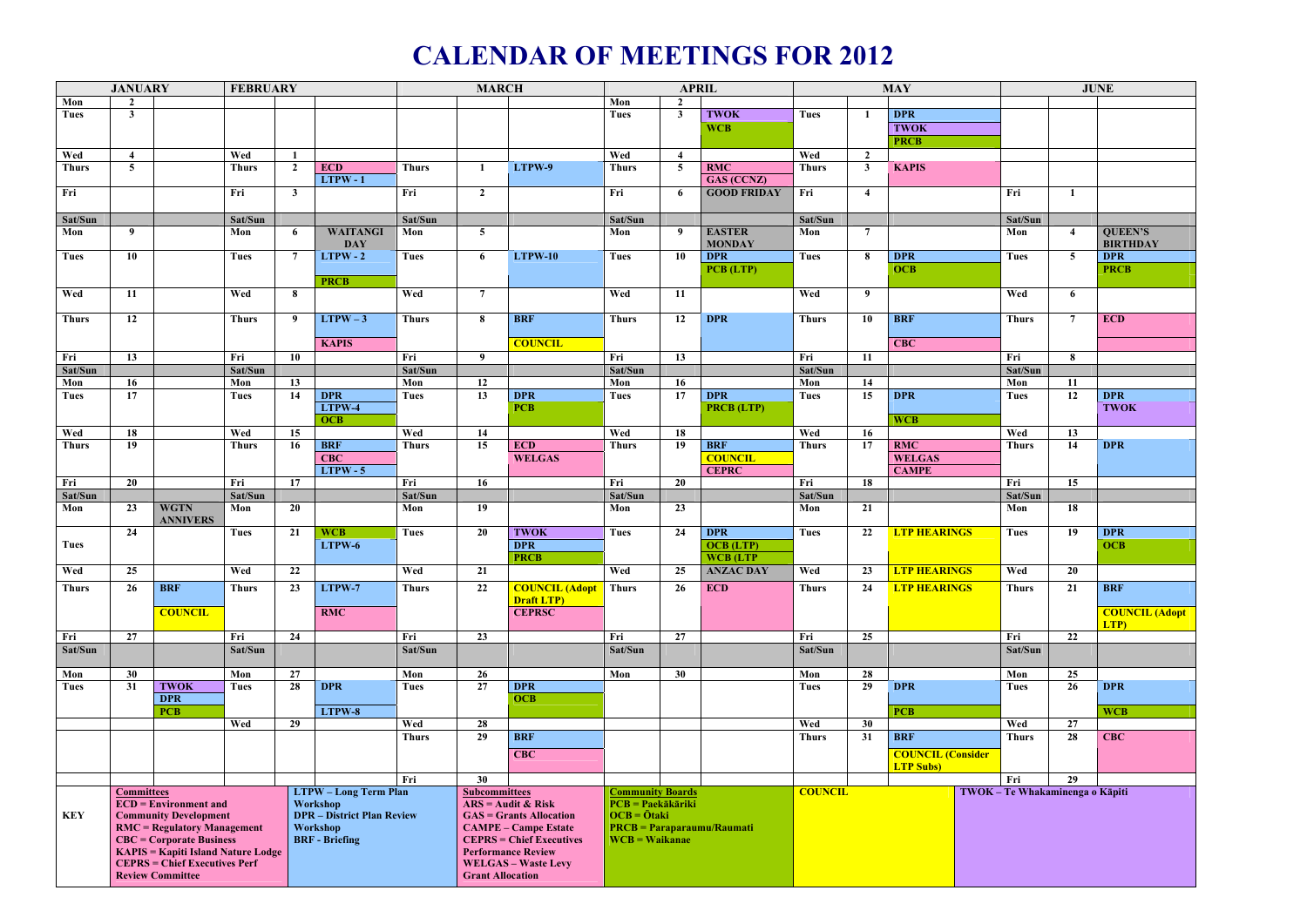## **CALENDAR OF MEETINGS FOR 2012**

| <b>JULY</b>         |                                                                                                                                                                                                                              |                  | <b>AUGUST</b>       |                                                       |                                               |                     | <b>SEPTEMBER</b>                                                                                                                                                              |                   |                                                                                                                   | <b>OCTOBER</b>          |                                         |                | <b>NOVEMBER</b>                 |                |                | <b>DECEMBER</b>         |                                |  |
|---------------------|------------------------------------------------------------------------------------------------------------------------------------------------------------------------------------------------------------------------------|------------------|---------------------|-------------------------------------------------------|-----------------------------------------------|---------------------|-------------------------------------------------------------------------------------------------------------------------------------------------------------------------------|-------------------|-------------------------------------------------------------------------------------------------------------------|-------------------------|-----------------------------------------|----------------|---------------------------------|----------------|----------------|-------------------------|--------------------------------|--|
| Mon                 | $\overline{2}$                                                                                                                                                                                                               |                  |                     |                                                       |                                               | Mon                 | 3                                                                                                                                                                             |                   | Mon                                                                                                               |                         |                                         |                |                                 |                | Mon            |                         |                                |  |
| Tues                | $\mathbf{3}$                                                                                                                                                                                                                 |                  |                     |                                                       |                                               | <b>Tues</b>         | $\overline{\mathbf{4}}$                                                                                                                                                       | <b>TWOK</b>       | <b>Tues</b>                                                                                                       | $\overline{2}$          | <b>PCB</b>                              |                |                                 |                | <b>Tues</b>    | $\overline{\mathbf{4}}$ | <b>OCB</b>                     |  |
| Wed                 | $\overline{\mathbf{4}}$                                                                                                                                                                                                      |                  | Wed                 | $\mathbf{1}$                                          |                                               | Wed                 | $\overline{5}$                                                                                                                                                                |                   | Wed                                                                                                               | $\mathbf{3}$            |                                         | Wed            |                                 |                | Wed            | $\overline{5}$          |                                |  |
| <b>Thurs</b>        | $\overline{5}$                                                                                                                                                                                                               | <b>RMC</b>       | <b>Thurs</b>        | $\overline{2}$                                        | <b>BRF</b>                                    | <b>Thurs</b>        | 6                                                                                                                                                                             |                   | <b>Thurs</b>                                                                                                      | $\overline{\mathbf{4}}$ | <b>BRF</b>                              | <b>Thurs</b>   |                                 | <b>RMC</b>     | <b>Thurs</b>   | 6                       | <b>BRF</b>                     |  |
|                     |                                                                                                                                                                                                                              |                  |                     |                                                       |                                               |                     |                                                                                                                                                                               |                   |                                                                                                                   |                         |                                         |                |                                 |                |                |                         |                                |  |
|                     |                                                                                                                                                                                                                              |                  |                     |                                                       | <b>KAPIS</b>                                  |                     |                                                                                                                                                                               |                   |                                                                                                                   |                         | <b>COUNCIL</b>                          |                |                                 | <b>KAPISL</b>  |                |                         | <b>CBC</b>                     |  |
|                     |                                                                                                                                                                                                                              |                  |                     |                                                       |                                               |                     |                                                                                                                                                                               |                   |                                                                                                                   |                         | <b>(Adopt Annual</b><br><b>Report</b> ) |                |                                 |                |                |                         |                                |  |
| Fri                 | 6                                                                                                                                                                                                                            |                  | Fri                 | $\mathbf{3}$                                          |                                               | Fri                 | $\overline{7}$                                                                                                                                                                |                   | Fri                                                                                                               | 5                       |                                         | Fri            | $\overline{2}$                  |                | Fri            | $\overline{7}$          |                                |  |
| Sat/Sun             |                                                                                                                                                                                                                              |                  | Sat/Sun             |                                                       |                                               | Sat/Sun             |                                                                                                                                                                               |                   | Sat/Sun                                                                                                           |                         |                                         | Sat/Sun        |                                 |                | Sat/Sun        |                         |                                |  |
| Mon                 | 9                                                                                                                                                                                                                            |                  | Mon                 | 6                                                     |                                               | Mon                 | 10                                                                                                                                                                            |                   | Mon                                                                                                               | -8                      |                                         | Mon            | $5\overline{)}$                 |                | Mon            | 10                      |                                |  |
| Tues                | 10                                                                                                                                                                                                                           | <b>PCB</b>       | <b>Tues</b>         | $7^{\circ}$                                           | <b>WCB</b>                                    | <b>Tues</b>         | 11                                                                                                                                                                            | <b>OCB</b>        | <b>Tues</b>                                                                                                       | 9                       | <b>PRCB</b>                             | <b>Tues</b>    | 6                               |                | <b>Tues</b>    | 11                      | <b>WCB</b>                     |  |
| Wed                 | 11                                                                                                                                                                                                                           |                  | Wed                 | 8                                                     |                                               | Wed                 | 12                                                                                                                                                                            |                   | Wed                                                                                                               | 10                      |                                         | Wed            | $\overline{7}$                  |                | Wed            | 12                      |                                |  |
| <b>Thurs</b>        | 12                                                                                                                                                                                                                           | <b>BRF</b>       | <b>Thurs</b>        | 9                                                     | <b>RMC</b>                                    | <b>Thurs</b>        | 13                                                                                                                                                                            | <b>BRF</b>        | <b>Thurs</b>                                                                                                      | -11                     | <b>ECD</b>                              | <b>Thurs</b>   | 8                               | <b>CBC</b>     | <b>Thurs</b>   | 13                      | <b>COUNCIL</b>                 |  |
|                     |                                                                                                                                                                                                                              | <b>COUNCIL</b>   |                     |                                                       |                                               |                     |                                                                                                                                                                               |                   |                                                                                                                   |                         |                                         |                |                                 |                |                |                         |                                |  |
| Fri<br>Sat/Sun      | 13                                                                                                                                                                                                                           | <b>LGNZ Conf</b> | Fri<br>Sat/Sun      | <b>10</b>                                             |                                               | Fri<br>Sat/Sun      | 14                                                                                                                                                                            |                   | Fri<br>Sat/Sun                                                                                                    | <b>12</b>               |                                         | Fri<br>Sat/Sun | 9                               |                | Fri<br>Sat/Sun | 14                      |                                |  |
| Mon                 | 16                                                                                                                                                                                                                           | <b>LGNZ Conf</b> | Mon                 | 13                                                    |                                               | Mon                 | 17                                                                                                                                                                            |                   | Mon                                                                                                               | 15                      |                                         | Mon            | <b>12</b>                       |                | Mon            | 17                      |                                |  |
| <b>Tues</b>         | 17                                                                                                                                                                                                                           | <b>LGNZ Conf</b> | <b>Tues</b>         | 14                                                    |                                               | <b>Tues</b>         | 18                                                                                                                                                                            | <b>WCB</b>        | <b>Tues</b>                                                                                                       | <b>16</b>               | <b>TWOK</b>                             | <b>Tues</b>    | 13                              | <b>PCB</b>     | <b>Tues</b>    | 18                      |                                |  |
|                     |                                                                                                                                                                                                                              | <b>PRCB</b>      |                     |                                                       |                                               |                     |                                                                                                                                                                               |                   | Wed                                                                                                               | 17                      |                                         | Wed            |                                 |                | Wed            |                         |                                |  |
| Wed<br><b>Thurs</b> | 18<br>19                                                                                                                                                                                                                     | <b>ECD</b>       | Wed<br><b>Thurs</b> | 15<br>16                                              | <b>CBC</b>                                    | Wed<br><b>Thurs</b> | 19<br>20                                                                                                                                                                      | <b>CBC</b>        | <b>Thurs</b>                                                                                                      | 18                      | <b>GAS</b>                              | <b>Thurs</b>   | 14<br>15                        | <b>BRF</b>     | <b>Thurs</b>   | 19<br>20                |                                |  |
|                     |                                                                                                                                                                                                                              |                  |                     |                                                       |                                               |                     |                                                                                                                                                                               | <b>CEPRSC</b>     |                                                                                                                   |                         | (Com Grants)                            |                |                                 | <b>COUNCIL</b> |                |                         |                                |  |
| Fri                 | 20                                                                                                                                                                                                                           |                  | Fri                 | 17                                                    |                                               | Fri                 | 21                                                                                                                                                                            |                   | Fri                                                                                                               | 19                      |                                         | Fri            | <b>16</b>                       |                | Fri            | 21                      |                                |  |
| Sat/Sun             |                                                                                                                                                                                                                              |                  | Sat/Sun             |                                                       |                                               | Sat/Sun             |                                                                                                                                                                               |                   | Sat/Sun                                                                                                           |                         |                                         | Sat/Sun        |                                 |                | Sat/Sun        |                         |                                |  |
| Mon                 | 23                                                                                                                                                                                                                           |                  | Mon                 | 20                                                    |                                               | Mon                 | 24                                                                                                                                                                            |                   | Mon                                                                                                               | 22                      | <b>LABOUR DAY</b>                       | Mon            | 19                              |                | Mon            | 24                      |                                |  |
| <b>Tues</b>         | 24                                                                                                                                                                                                                           | <b>TWOK</b>      | <b>Tues</b>         | 21                                                    | <b>GAS</b><br>(District Events)<br><b>PCB</b> | <b>Tues</b>         | 25                                                                                                                                                                            | <b>GAS (CCNZ)</b> | <b>Tues</b>                                                                                                       | 23                      | <b>OCB</b>                              | <b>Tues</b>    | 20                              | <b>PRCB</b>    | <b>Tues</b>    | 25                      | <b>CHRISTMAS</b><br><b>DAY</b> |  |
| Wed                 | 25                                                                                                                                                                                                                           |                  | Wed                 | 22                                                    |                                               | Wed                 | 26                                                                                                                                                                            |                   | Wed                                                                                                               | 24                      |                                         | Wed            | 21                              |                | Wed            | 26                      | <b>BOXING DAY</b>              |  |
| <b>Thurs</b>        | 26                                                                                                                                                                                                                           |                  | <b>Thurs</b>        | 23                                                    | <b>BRF</b>                                    | <b>Thurs</b>        | 27                                                                                                                                                                            | <b>RMC</b>        | <b>Thurs</b>                                                                                                      | 25                      | <b>BRF</b>                              | <b>Thurs</b>   | 22                              | <b>ECD</b>     | <b>Thurs</b>   | 27                      |                                |  |
| Fri                 | 27                                                                                                                                                                                                                           |                  | Fri                 | $\overline{24}$                                       | <b>COUNCIL</b>                                | Fri                 | $\overline{28}$                                                                                                                                                               |                   | Fri                                                                                                               | 26                      | <b>CEPRC</b>                            | Fri            | $\overline{23}$                 |                | Fri            | 28                      |                                |  |
| Sat/Sun             |                                                                                                                                                                                                                              |                  | Sat/Sun             |                                                       |                                               | Sat/Sun             |                                                                                                                                                                               |                   | Sat/Sun                                                                                                           |                         |                                         | Sat/Sun        |                                 |                | Sat/Sun        |                         |                                |  |
| Mon                 | 30                                                                                                                                                                                                                           |                  | Mon                 | 27                                                    |                                               |                     |                                                                                                                                                                               |                   | Mon                                                                                                               | 29                      |                                         | Mon            | 26                              |                | Mon            | 31                      |                                |  |
| Tues                | 31                                                                                                                                                                                                                           | <b>OCB</b>       | <b>Tues</b>         | 28                                                    | <b>PRCB</b>                                   |                     |                                                                                                                                                                               |                   | <b>Tues</b>                                                                                                       | 30                      | <b>WCB</b>                              | <b>Tues</b>    | 27                              | <b>TWOK</b>    |                |                         |                                |  |
|                     |                                                                                                                                                                                                                              |                  | Wed                 | 29                                                    |                                               |                     |                                                                                                                                                                               |                   | Wed                                                                                                               | 31                      |                                         | Wed            | 28                              |                |                |                         |                                |  |
|                     |                                                                                                                                                                                                                              |                  | <b>Thurs</b>        | 30                                                    | <b>ECD</b>                                    |                     |                                                                                                                                                                               |                   |                                                                                                                   |                         |                                         | <b>Thurs</b>   | 29                              |                |                |                         |                                |  |
|                     |                                                                                                                                                                                                                              |                  |                     |                                                       |                                               |                     |                                                                                                                                                                               |                   |                                                                                                                   |                         |                                         |                |                                 |                |                |                         |                                |  |
|                     |                                                                                                                                                                                                                              |                  |                     |                                                       |                                               |                     |                                                                                                                                                                               |                   |                                                                                                                   |                         |                                         |                |                                 |                |                |                         |                                |  |
|                     |                                                                                                                                                                                                                              |                  | Fri<br>31           |                                                       | <b>Subcommittees</b>                          |                     | <b>Community Boards</b>                                                                                                                                                       |                   |                                                                                                                   | Fri                     | 30                                      |                | TWOK - Te Whakaminenga o Kāpiti |                |                |                         |                                |  |
| <b>KEY</b>          | <b>Committees</b><br>$ECD = Environment$ and<br><b>Community Development</b><br>$RMC = Regularory Management$<br><b>CBC</b> = Corporate Business<br><b>KAPIS = Kapiti Island Nature</b><br><b>Lodge Monitoring Committee</b> |                  |                     | $RF = Briefings$<br><b>DPR</b> = District Plan Review |                                               |                     | $ARS = \text{Audit} \& \text{Risk}$<br>Subcommittee<br><b>GAS = Grants Allocation</b><br>Subcommittee<br><b>WLGAS = Waste Levy</b><br><b>Grant Allocation</b><br>Subcommittee |                   | $PCB = Paekākāriki$<br>$OCB = \bar{O}$ taki<br>$\mathbf{PRCB} = \mathbf{Paraparaumu/Raumati}$<br>$WCB = Waikanae$ |                         |                                         | <b>COUNCIL</b> |                                 |                |                |                         |                                |  |
|                     |                                                                                                                                                                                                                              |                  |                     |                                                       |                                               |                     |                                                                                                                                                                               |                   |                                                                                                                   |                         |                                         |                |                                 |                |                |                         |                                |  |